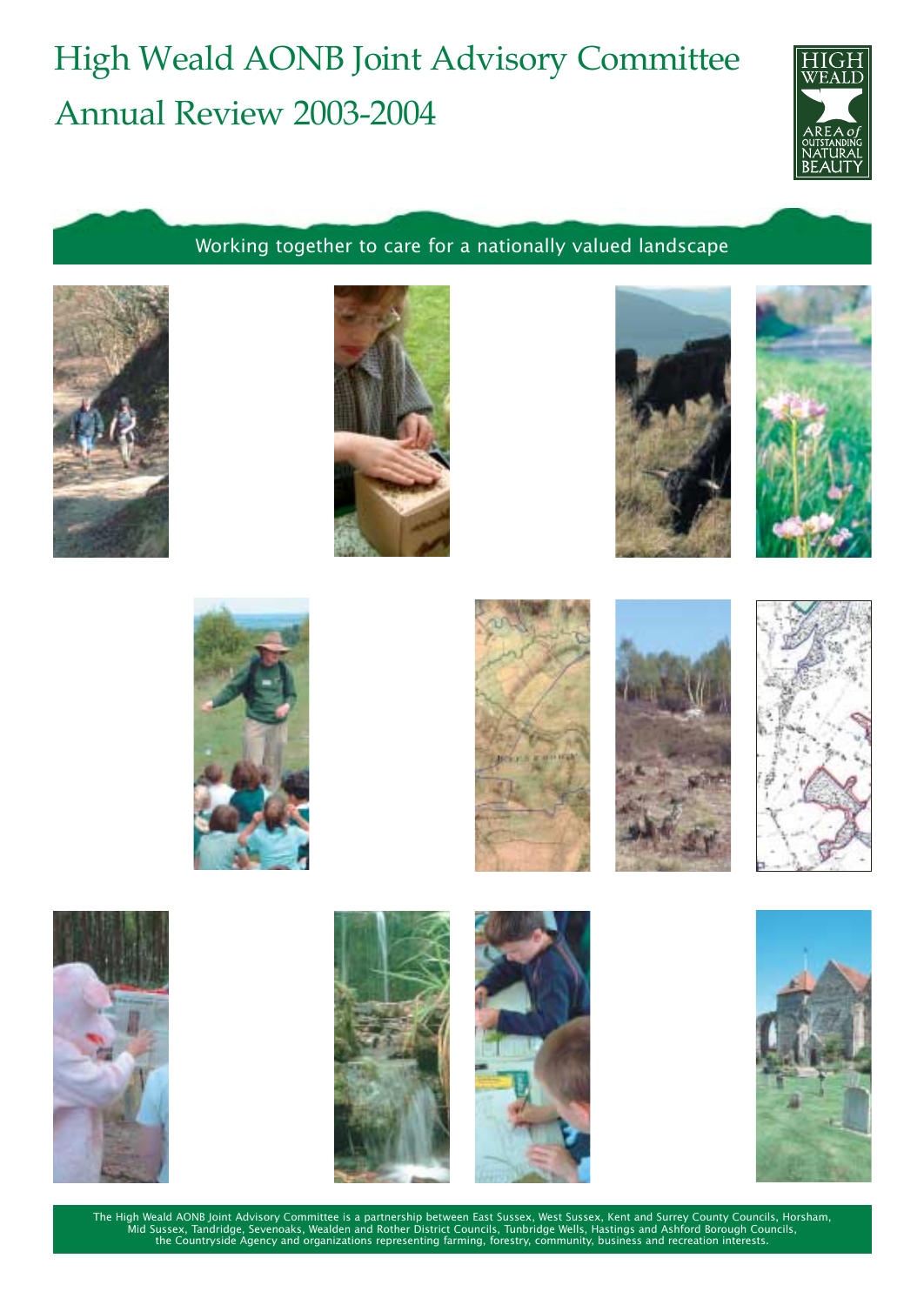## **The High Weald Area of Outstanding Natural Beauty**

#### **A nationally valued landscape**



The High Weald Area of Outstanding Natural Beauty (AONB) is a historic countryside of rolling hills draped with small, irregular fields, abundant woods and hedges, scattered farmsteads and sunken lanes.

The High Weald covers parts of four counties – East Sussex, West Sussex, Kent and Surrey, in the rural heart of South East England. It is South East England's largest AONB and the seventh largest protected landscape in England and Wales, covering 563 square miles (1,457 sq km).

It was designated an Area of Outstanding Natural Beauty (AONB) by the Government in 1983 to conserve and enhance its natural beauty.

An estimated 121,000 people live in the AONB. At 0.8 people per hectare this makes the High Weald one of most densely populated protected landscapes.

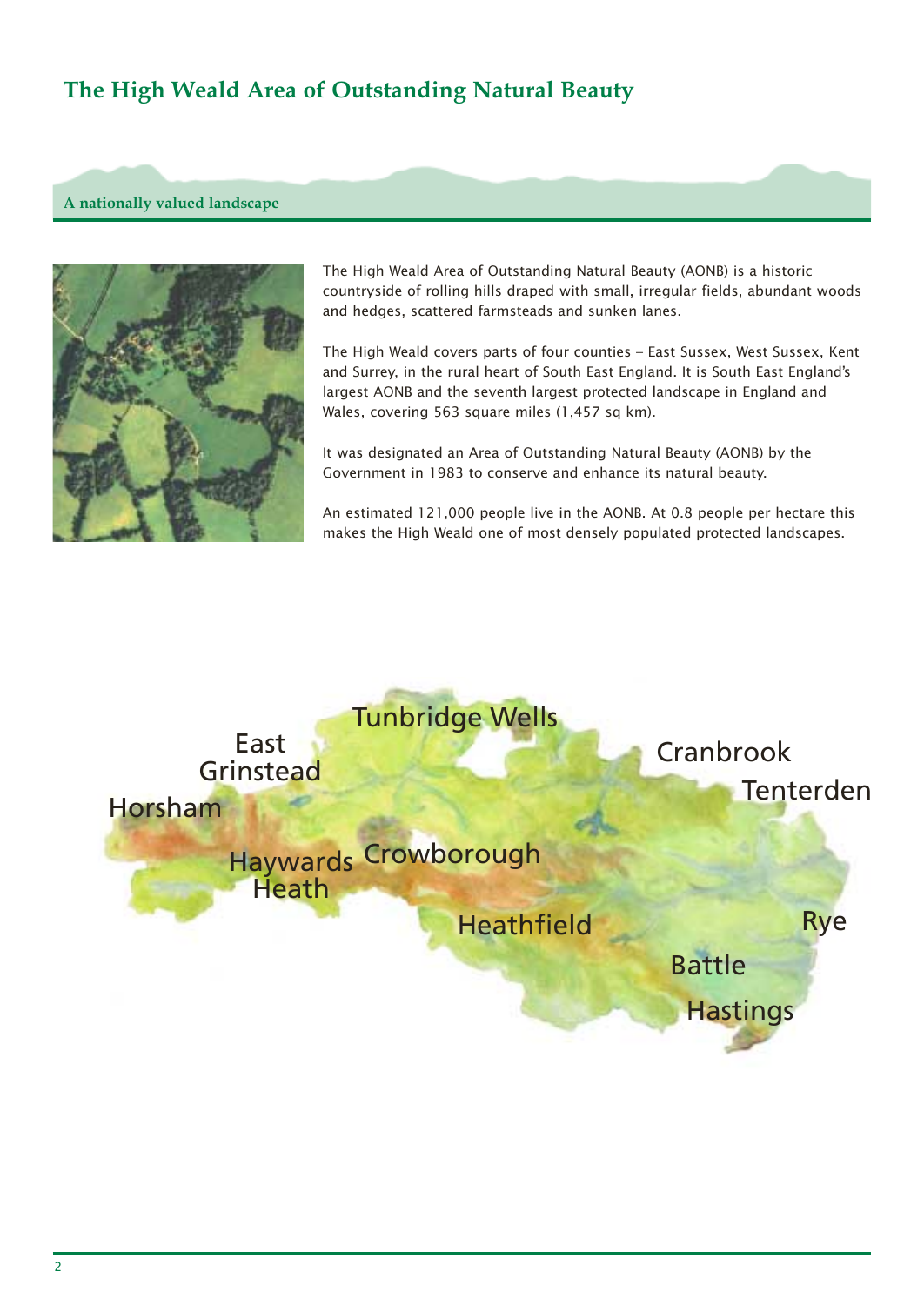### **Foreword**

#### **A message from the Chairman**

It gives me great pleasure to introduce the Committee's Annual Review. I would like to extend our thanks to all those partner organisations, communities and individuals who have worked with us and helped contribute to the many achievements.

This year has been a landmark year for AONBs nationally. The first statutory Management Plans have been produced for all 41 AONBs in England and Wales. The production of our own Plan for the High Weald AONB was a culmination of over 2 years research and consultation with very many agencies, communities and residents of the area. Early in 2004, all our 15 local authorities adopted the plan as their management policy for the High Weald AONB. We anticipate many fruitful partnerships emerging over the next year to begin to implement the Plan's objectives.

Despite the demands of the management planning process, I am delighted that important partnership projects to safeguard the area's most vulnerable habitats and features have continued to grow. Two new initiatives have taken off over the last year to address the threats to ancient woodland, one of the fundamental components of the High Weald's distinctive character: the SE AONBs Woodland Programmes and Weald Ancient Landscapes Project. Both are providing valuable new information to policy makers to assist in the protection and sustainable management of this irreplaceable habitat.

The Weald Meadows Initiative and Weald Heathland Initiative continue to provide an unrivalled specialist advisory service alongside research and development into new economic products and services: vital components of any strategy to prevent the abandonment of these valuable, small and often fragmented sites. One highlight is a revival of the ancient practice of transhumance through a winter exchange of animals between the South Downs and the High Weald.

With the public survey results indicating that 90% of residents recognise that they live both in the High Weald and an AONB, promotional work has concentrated on developing understanding of the area's special character and generating commitment to taking action to conserve it. The excellent 'Anvil' newspaper distributed to most households in the AONB continues to contribute to this understanding and has generated a new supporters group 'Friends of the High Weald' who, I am sure, will make a great contribution to conservation of the area in the years ahead.

I am particularly pleased to be working with schools, exploring and celebrating what is special about the High Weald's landscape. If we are to achieve the aspirations of the AONB Management Plan then it is to the next generation that we must look to ensure the area's distinctive qualities survive the demands of the 21st century.

Councillor Mrs Paulina Stockell Chairman of the High Weald Joint Advisory Committee July 2004



Councillor Mrs Paulina Stockell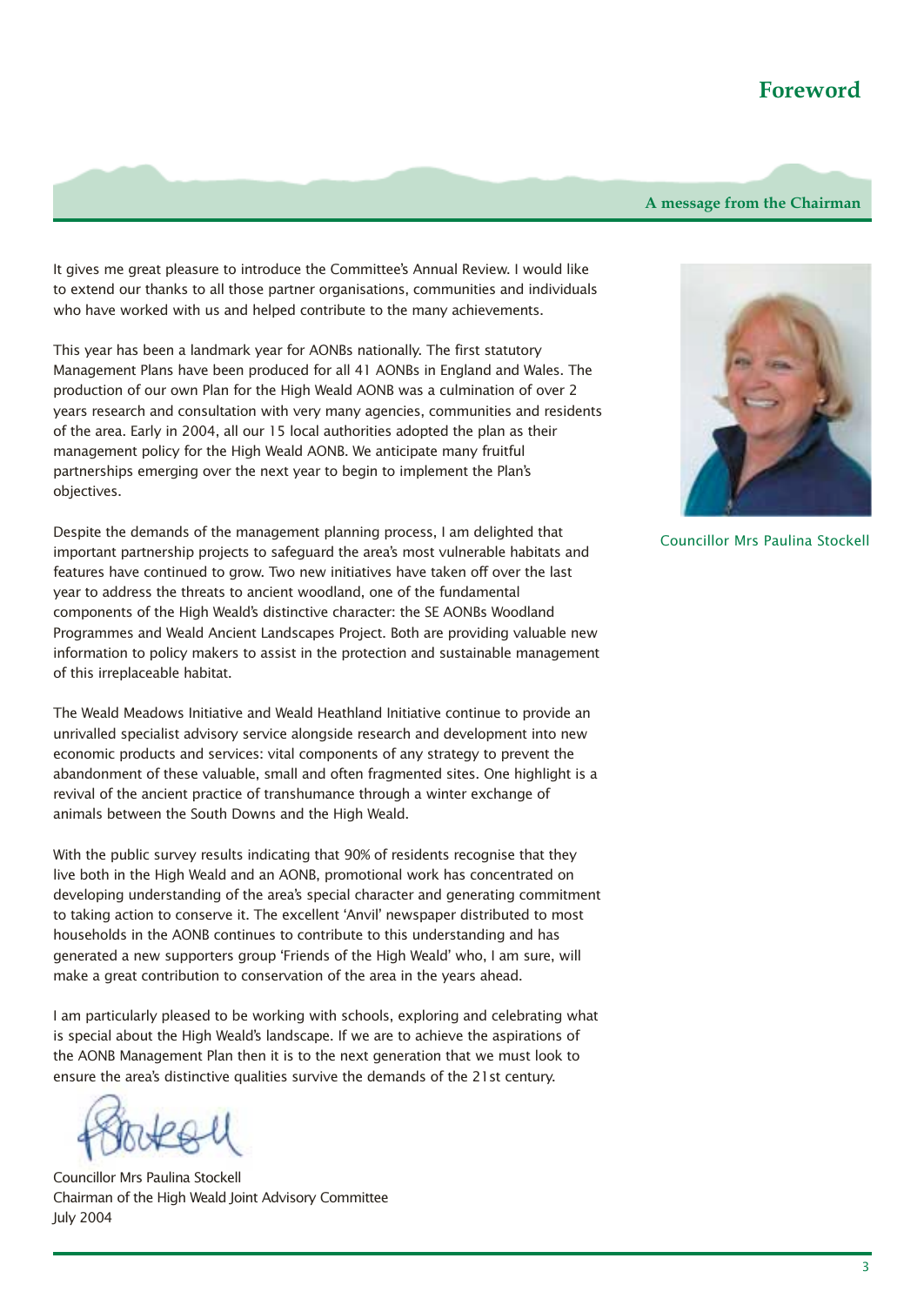### **Effective structures and partnerships**

#### **Locally, regionally and nationally**



Sir Geoffrey Johnson Smith at the Ashdown Schools' Event



Walkers in a sunken droveway near Bewl Water

### **High Weald AONB Joint Advisory Committee (JAC)**

Two main issues dominated the JAC agenda in 2003: the AONB Management Plan and governance. A dedicated member working group was set up to consider governance issues and address the significant concerns of some partners. In the autumn representatives met DEFRA to discuss the preparing of a draft Establishment Order for the proposed High Weald Conservation Board.

Sir Geoffrey Johnson Smith, Councillor Paulina Stockell and Councillor Angela Chapman represented the High Weald JAC at the **Association for AONBs (AAONB) Conference** at Guildford. High Weald Officers led a guided walk around Penshurst as part of the programme of AONB field trips focusing on planning and settlement character.

### **Local Partnerships**

Advice to **land management services** has been provided where requested, in particular to the Kent High Weald Project and the Farming and Wildlife Advisory Group through their respective steering groups. Guidance on AONB objectives has also been given to land management services seeking grants for delivering AONB objectives from the Countryside Agency's Finest Landscapes programme.

The Unit's Rural Character Advisor provided support to the **Sussex Historic Landscape Characterization** project initiated by East and West Sussex to map the main historic attributes of every land parcel in the two counties.

The **tourism business clusters** developing in Ashdown Forest and Winchelsea continue to grow. AONB Unit officers have provided support and guidance to these groups, particularly focusing on marketing and promotion. A consultancy report on the opportunities for green linkages was commissioned to support the emerging business group focusing on the attractions and countryside around Lamberhurst and Bedgebury.

## **National and Regional Partnerships**

The AONB Officer continues to meet on a regular basis with other SE AONB officers to co-ordinate the responses of protected landscapes to issues on the national and regional agenda. Of particular relevance this year have been the implications for AONB management of the Haskins review and changes in Countryside Agency project funding. Also important is the developing relationship between AONBs and regional agencies that have signed up to the **Protected Landscapes in the South East: Joint Statement of Intent**. The expansion of evidence-based research and analysis to underpin AONB objectives is one aspect being promoted by the High Weald.

In September, the Assistant AONB Officer attended the **World Parks Congress** in Durban, South Africa on behalf of the Association of AONBs (AAONB). A key output of the Congress was recommendations to the Convention on Biological Diversity to be held in Malaysia next year.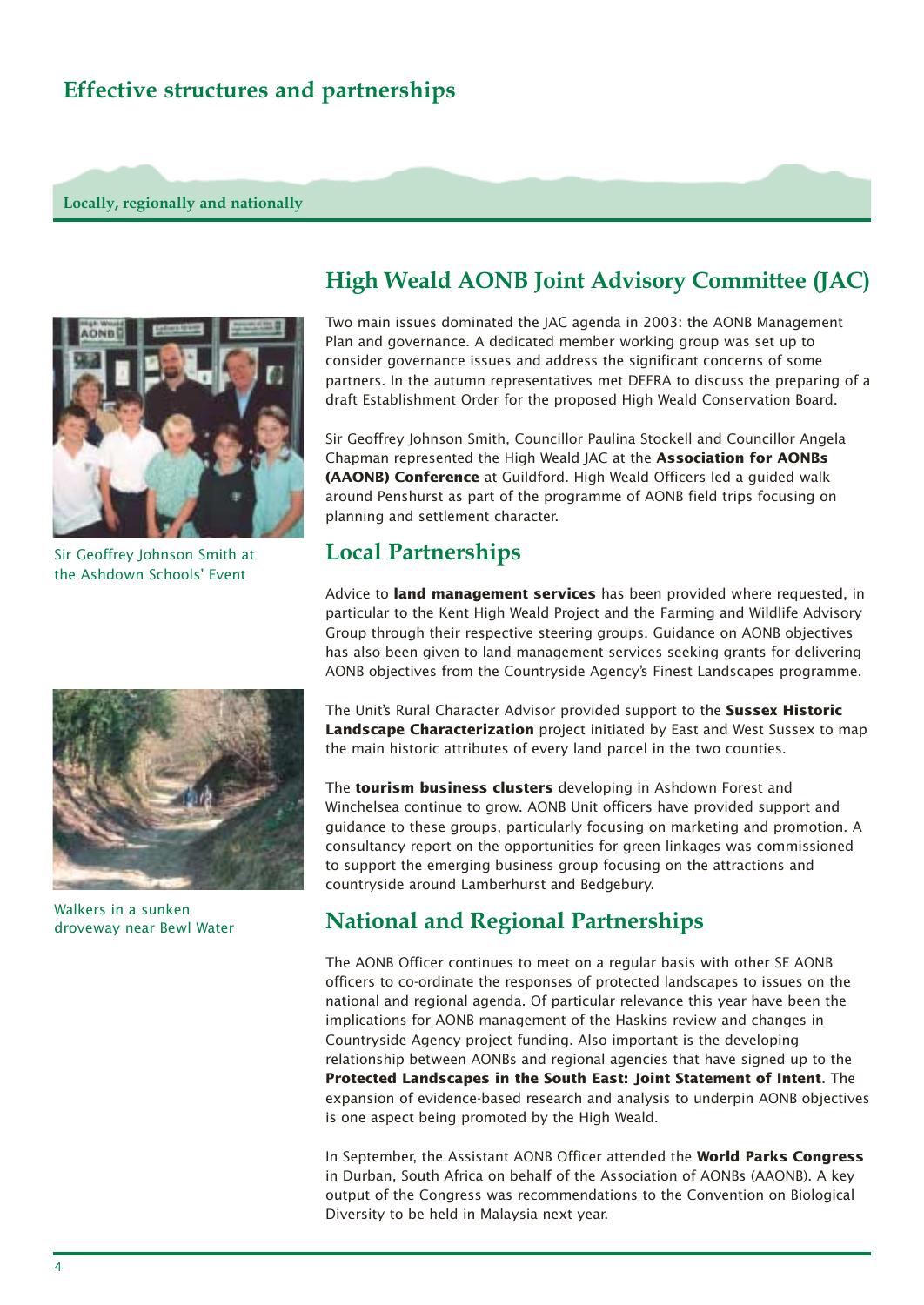### **High Weald AONB Management Plan 2004**

**Developing a 20 year strategy for the Area of Outstanding Natural Beauty**

### **Management planning programme**

March 31st 2003 saw the successful culmination of a busy 2-year management planning programme when the adopted Plan was published by the JAC and sent to the Secretary of State for Environment, Food and Rural Affairs as required by the **Countryside and Rights of Way Act 2000**.

The year began in May with publication of the Consultation Draft in printed form and on the website, accompanied by research reports and background information. The formal consultation period ran until 5th September. To promote the process, 4,300 fliers raising awareness of the draft plan and the formal consultation period were sent to individuals on the unit database and 84,000 copies of a special Management Plan edition of the *High Weald Anvil* were distributed, as were 30,000 promotional postcards. 960 copies of the printed plan were sent to named contacts within partner organisations, individuals requesting copies, and all parish councils and public libraries. Both the printed plan and the website had consultation feedback forms that many respondents used. Additional meetings and events took place during this period to promote the consultation and to assist those wanting to comment: a series of community arts events were held in May and June. Parish councils and amenity and conservation groups attended an information meeting in July; and 7 meetings took place with local authorities and regional agencies.

All responses submitted during the formal consultation period were collated and analysed in a structured and transparent manner. Recommendations on each of the comments were proposed and agreed by the Officers' Steering Group (OSG) on behalf of the JAC. A **report on the consultation process**, including a schedule of the consultation responses and approved modifications, was produced and is publicly available on the AONB website. Following endorsement at the meeting on 12th November, the JAC Chairman wrote to all local authority partners commending the AONB Management Plan to them for adoption within the prescribed timetable. All 15 local authorities covering the AONB then formally adopted the Plan. **Three authorities also adopted the Plan as Supplementary Planning Guidance**.



**"The Countryside Agency, Defra, GOSE, SEEDA and SEERA are committed, by a joint statement of intent, to work together in support of AONB management plans"**

> Alison Parker Defra Director, GOSE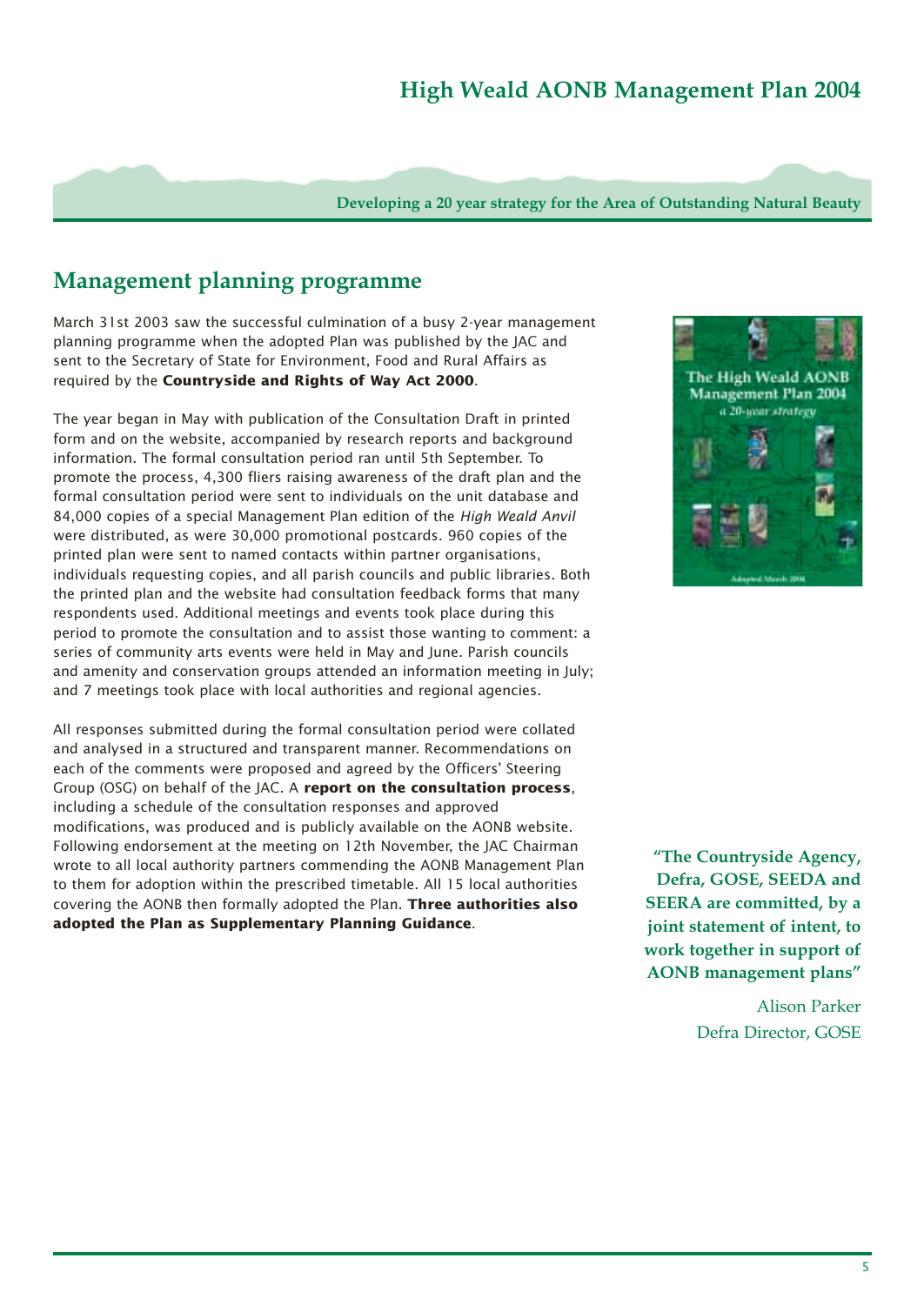### **Communications**

#### **Furthering awareness and understanding**



Art activities celebrating the High Weald countryside



**Some of the old folk love the oak. It all comes down to Nature. People love nature, Like people like fossils. It's worth looking at for hours and hours.** Thomas B Colliers Green School

**The High Weald awareness campaign by the Unit and its Initiatives continued across the AONB during 2003, supported by a number of communication projects.**

### **Draft Management Plan Promotion**

#### **Events and exhibitions**

A series of community arts events were held in May and June 2003. Artists from **Hands-on-Art**, helped by Unit staff, worked with children, teachers and parents of three High Weald primary schools (one from East Sussex, one from West Sussex and one from Kent) to raise awareness of the High Weald countryside – by working with locally found materials and helping them to express their thoughts about the landscape.

**Eighty-eight children** took part in making clay frames, painting pictures, writing poems and taking walks outside the school grounds to investigate landscape features of the High Weald (such as hammer ponds). They also attended an all-day celebratory **launch event** at the Ashdown Forest Centre, where all the work produced was on show and they were able to take part in several activities run by an Environmental Education consultant, again with help from Unit staff. (See also WHI – *furthering understanding and enjoyment*.)

**Thirty-nine parents** and teachers took part in **evening workshops**, which explained the Management Plan context and offered leaf lantern and wreath making – with 12 also attending the Ashdown launch event.

Through **media releases**, these events received coverage in three local papers.

The Unit attended the **Heathfield Show** in May with an AONB display to promote the consultation draft of the Management plan, together with arts activities by **Hands-on-Art**. These activities provided children with the opportunity to learn more about meadows and to use wildflower seed to decorate boxes and frames.

The Unit's draft Management Plan display then went on show for a month at the **Ashdown Forest Centre** during June/July.

#### **Other Management Plan Promotion Activity**

Sets of High Weald photographic images were compiled to illustrate the 6 themes of the Management Plan: Geology and Water Systems, Woodland, Routeways, Field and Heath, Settlement and Enjoyment. The images were cropped into a distinctive shape and carefully juxtaposed. These assemblages were then used for a set of **6 full-colour postcards** to promote the Website and Management Plan. 30,000 of these postcards were printed and selectively distributed (June). The assembled images were also used to illustrate each chapter of the Management Plan. The distinctive cropping now forms part of the Unit's branding.

Using a local artist, an illustration was produced to promote **Caring For The High Weald – A Charter for Residents and Visitors** (March). This takes the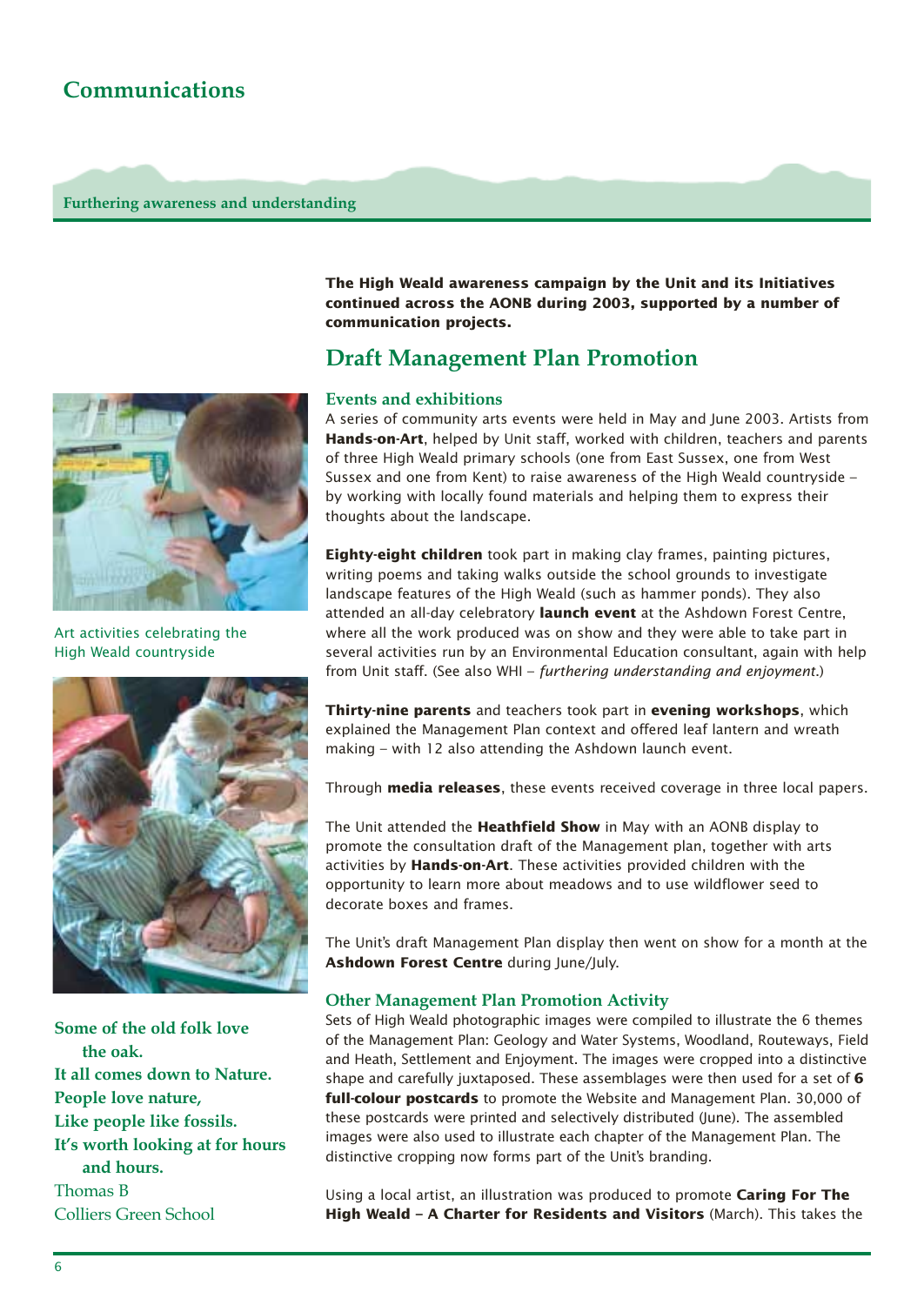### **Communications**

**Furthering awareness and understanding** 

form of two identical, fictional High Weald views – one showing positive and one negative actions by residents and visitors. It is anticipated that this highly detailed illustration will have many interpretive uses.

### **Other events**

A 'drover' and a 'pig' (Unit staff and local actors in costume) appeared at **WoodFair 2003** (September) to develop understanding of dens and droving in the formation of the High Weald's character. They proved a popular alternative to display boards with the 300 visitors and 100 school children who were engaged in lively conversations about droving.

### **General publications**

Using the new, distinctively cropped AONB photographic images together with existing branding, 1,000 AONB general purpose **Presentation Folders** were produced (September).

**High Weald Anvil 2003** – 90,000 copies of the annual guide were published in April. 75,000 were distributed by door-to-door delivery to households in and around the AONB. The remainder were distributed via visitor attractions, Libraries and TICs. This, the 4th edition, focused on Management Plan issues and included facts and figures from the High Weald Public Survey 2002.

"Caring For the High Weald" illustration

### **Media**

Taking it in turns with the Kent Downs AONB to produce monthly articles for **Kent and Sussex Today Magazine's** 'In The Country' feature, the Communications Team wrote (and provided photographs for) articles interpreting the High Weald's distinctive routeways (November), the relationship between animals and the High Weald landscape (January) and monitoring the effects of climate change in the High Weald (March).

### **Partnership projects**

In partnership with **Tourism South East**, the Unit produced an **Accommodation Providers' Welcome Pack** for the AONB (October). This colourful introduction to the area encouraged hosts to promote the special qualities of the High Weald further by adding their own local information to the pack in the pocket provided.

Members of the Communications Team subsequently gave presentations on **High Weald Local Distinctiveness** at special training events for B&B and hotel owners to launch the Accommodation Providers' Welcome Pack. These were run in the Ashdown Forest and Winchelsea areas.

In partnership with the **Ashdown Forest Forum**, The Unit produced a **Map and Guide to The Ashdown Forest Area** (published March 04). In addition to the useful listings and location map – promoting local businesses such as attractions,



Pig and Drover at WoodFair 2003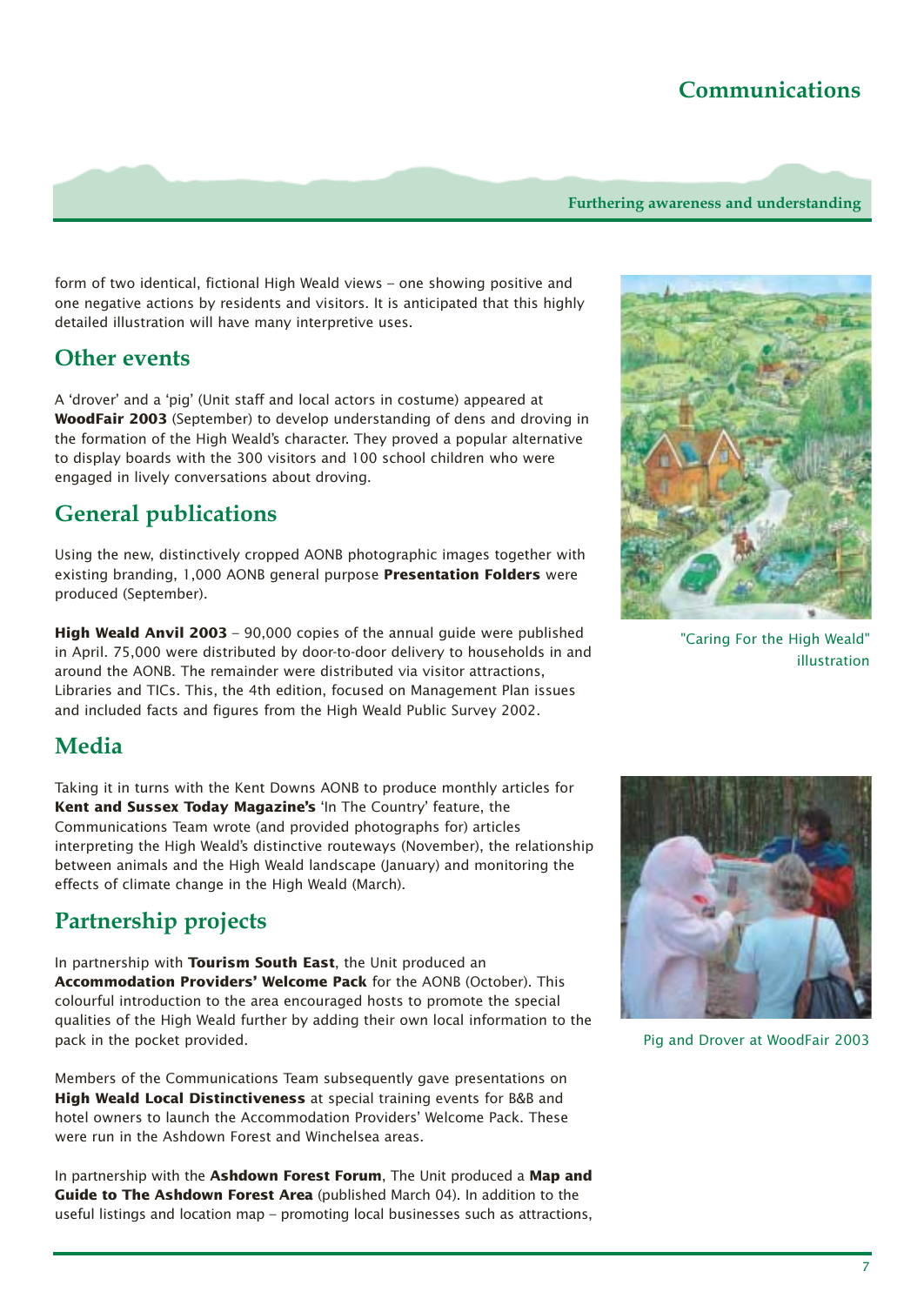### **Communications**

#### **Furthering awareness and understanding**





Kent High Weald Project and children droving up a routeway



Caring Charter page from the AONB website

places to eat and drink and producers – this comprehensive leaflet interprets the Forest's heritage and explains how visitors can help to care for it. 70,000 were printed and distributed to attractions across the Ashdown Forest Area.

### **Enabling partners to interpret the High Weald**

The Interpretation Officer took on an advisory role in the production of 5 **Interpretation Panels** to be located in car parks on Ashdown Forest (January).

Advice on the interpretation of High Weald landscape character (and AONB messages in general) was given to the **Kent High Weald Project (KHWP)** for several of their events and publications. In particular, the Unit provided KHWP with maps, photographs and background information for their **Routeways and Transport Schools Project**, which involved, amongst other activities, taking several classes from local schools to walk up a good example of a sunken droveway near Benenden. As part of this project, the KHWP also used a board game "Drove!" devised by the Interpretation Officer.

Interpretation boards for the new **Francis Rose Nature Reserve** in the grounds of Wakehurst Place used artwork from the Unit's **Sandrock in the Weald** leaflet.

An Educational Consultant was given a short contract to report on potential links between the **High Weald AONB and the Primary National Curriculum**. It is hoped that this report may form the basis for any future HLF bids to secure funds for a High Weald Educational Programme. In the meantime, it should act as useful guidance for Unit Officers and partners when developing educational projects and events.

### **High Weald image library**

In the summer, Peter Greenhalf, the **Countryside Agency's Contract Photographer** completed his work for the Unit. The final batch of images concentrated on the Western end of the AONB, including the **Ashdown Forest Area** and its many attractions. Many more **digital photographs** have been taken by Unit staff and added to the image stock.

### **Website**

New pages added and updated this year: Caring for The High Weald Charter for Residents and Visitors Village shop/local product outlet listings How local products are made – Coppice industry Trugmaker Profile 3 Long distance walks Outstanding section rewritten and updated High Weald Community town descriptions updated National Heathland Conference Vacancies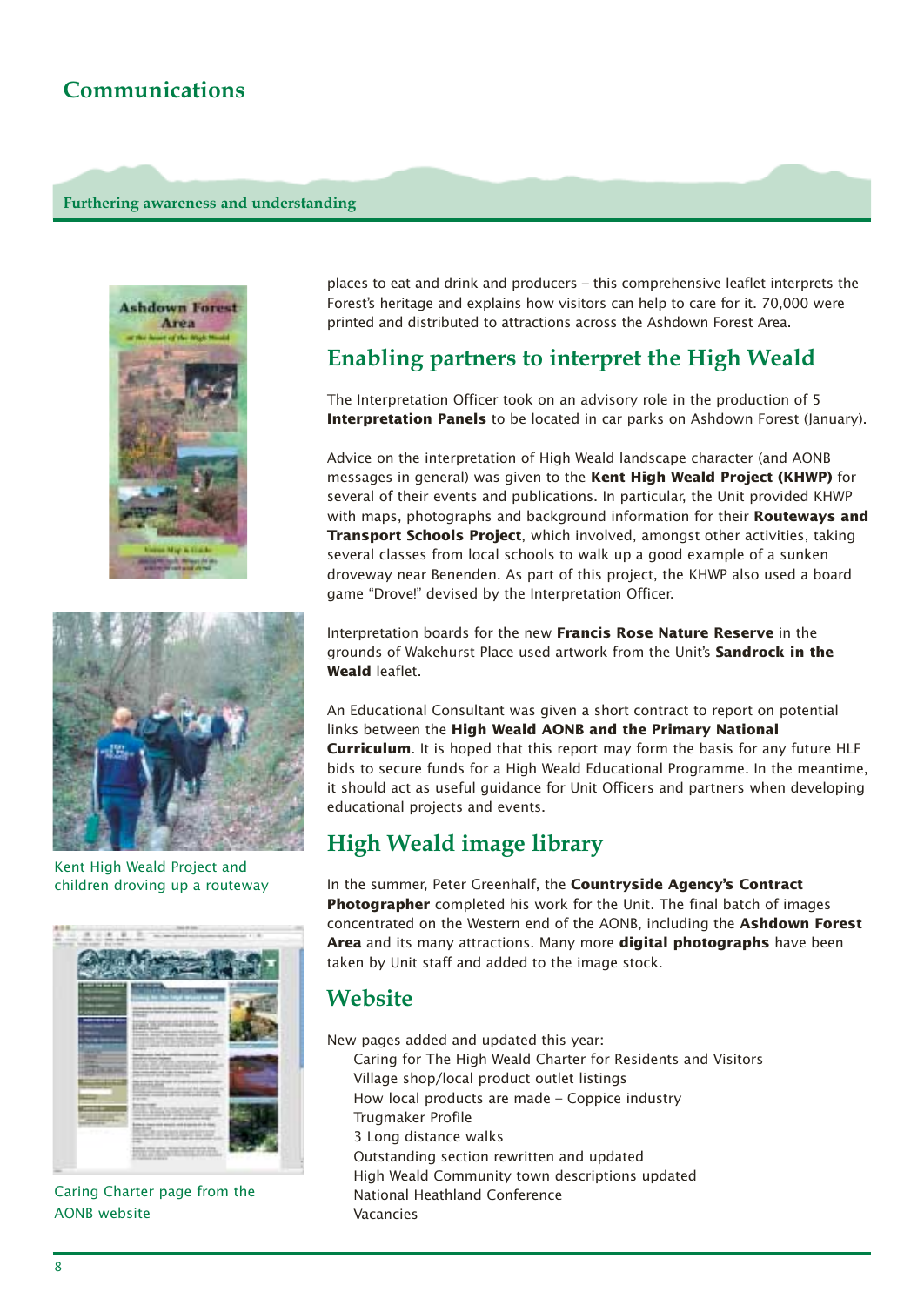### **Wealden Ancient Woods Survey**

Sally Westaway joined the Unit in February 2004 as Habitat Survey and Mapping Officer to undertake this project working closely with Wealden District Council. Survey work is being tackled methodically Parish by Parish. Digital map data is being used, backed up by historical records and – where necessary – ground surveys of woodland flora and archaeological and topographical features. Areas of more recent and secondary woodland are eliminated prior to ground survey by examination of historical maps and aerial photographs. Woodlands under 2ha in size will be included for the first time and existing boundaries verified. The methodology developed for this pilot project will inform the anticipated updating of the Ancient Woodland Inventory across the whole country.

#### **Achievements 2003/4**

- 506 woodlands in 10 parishes in Wealden District have had their boundaries revised and mapped;
- Five experienced volunteer surveyors from the Sussex Botanical Recording Society have been recruited to assist in the collection of botanical data.
- Survey data has been provided to Wealden DC officers in support of the rejection of a planning application to develop an area of Ancient Woodland.

## **High Weald Ancient Landscapes Project**

GIS based mapping and analysis of characteristic threatened habitats and features across the AONB is being undertaken to inform land management schemes (particularly ERDP schemes) and spatial plans and strategies.

#### **Achievements 2003/4**

• Working with both the WMI and the WHI officers, priority mapping of meadow and heathland sites within the AONB is underway. Existing site information is being collated and transferred onto a GIS. Any gaps in current knowledge can then be filled and site data cross-referenced with digital historic map data and current aerial photographs.

#### Meadow, Heath and Ancient Woodland sites within the AONB



### *Profile:*

**Wealden Ancient Woods Survey** 

#### **Purpose**

To update and enhance the existing Ancient Woodland Inventory for Wealden District

#### **Partners**

English Nature, Forestry Commission, Wealden District Council, Woodland Trust, East Sussex County Council, AONB Unit, Sussex Wildlife Trust and Sussex Biological Records Centre

#### **Timescale**

Start February 2004 to be completed in 2 years



First Series OS map (c.1870) showing the original Ancient Woodland boundaries and areas identified for possible inclusion on the revised Ancient Woodland Inventory

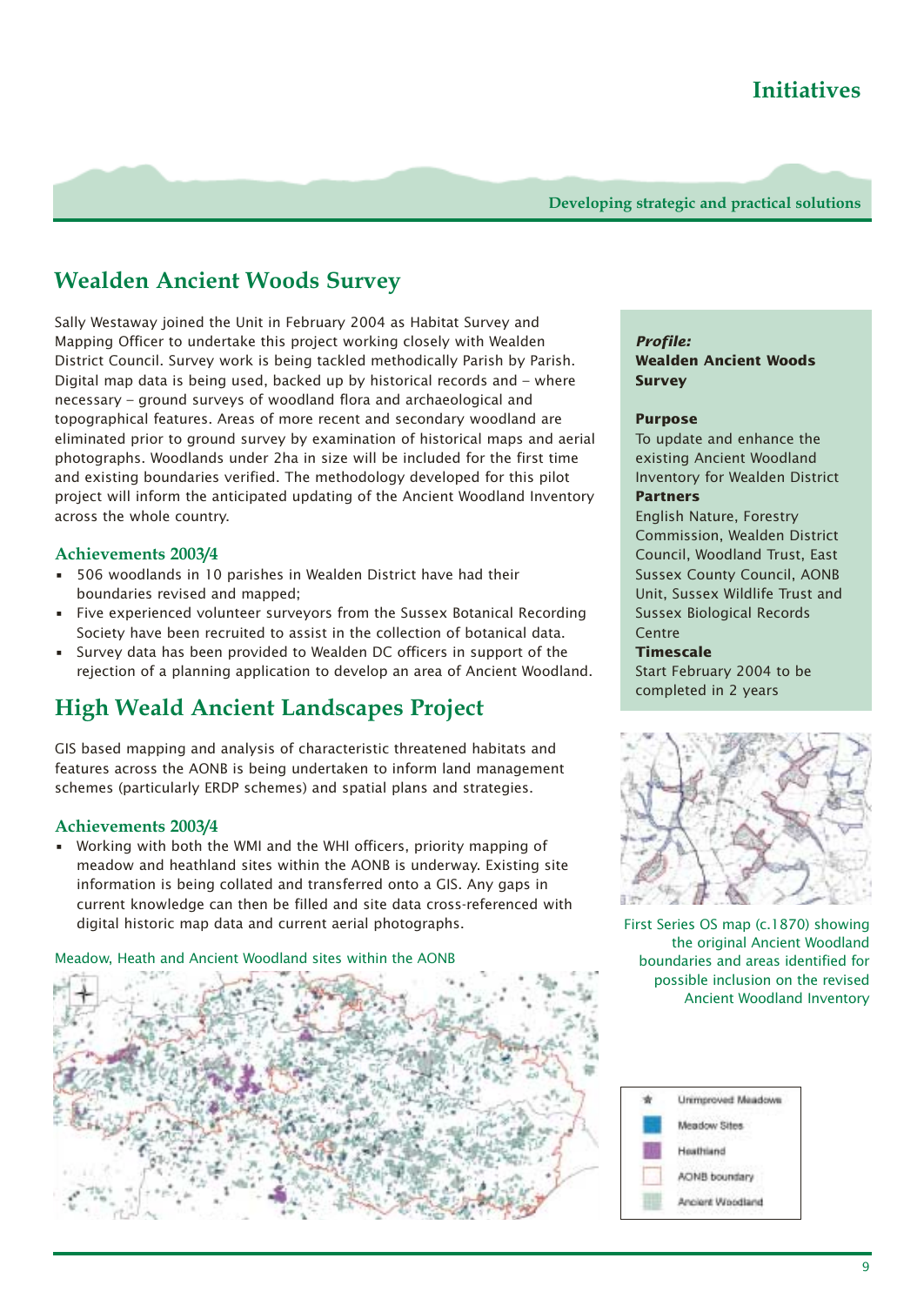### **Initiatives**

**Developing strategic and practical solutions** 



Winchelsea

#### *Profile:* **Weald Grazing Network**

#### **Purpose**

To facilitate the grazing of wildlife sites across the AONB and support the grazing animal economy of the area

#### **Partners**

Countryside Agency, Weald Heathland Initiative, Weald Meadows Initiative

#### **Timescale**

Initiated Spring 2002, ongoing



Ungrazed land

### **The SE AONB Sustainable Tourism Project**

The SE AONB sustainable tourism project has continued to be active in the High Weald AONB. Roger Budden, the project manager and Tristan Lavender, project officer have been supporting the development and implementation of business-led action plans in Ashdown and Winchelsea with strategic steers and specialist input from Unit as required.

### **The Weald Grazing Network**

The Weald Grazing Network provides advice on conservation grazing, undertakes site visits and puts site managers in touch with stock owners. The Network is required because there are fundamental problems in getting wildlife sites grazed: pasture of high biodiversity interest is low in agricultural value – post-flowering swards may be only half as digestible as ones that have not flowered. Heathlands offer some of the very worst grazing available; sites tend to be too small, scattered and uneconomic to be of interest to hard-pressed livestock farmers. Additionally the ongoing intensification of farming now favours the large continental breeds that will finish fast on highly nutritious swards. In particular the advent of BSE and the ban on cattle aged over 30 months from entering the human food chain has reduced the supply of local, hardy and traditionally reared animals. The Weald Grazing Network is establishing an integrated and partnership approach to provision and supply of livestock, equipment advice and support necessary to secure the required grazing on these wildlife sites.

#### **Achievements 2003/4**

- The following have benefited from the Weald Grazing Network: Conservators of Ashdown Forest, National Trust, RSPB, Southern Water, Matfield Parish Council, Kent Wildlife Trust, Sussex Downs Conservation Board, Sussex Police, Local Authorities, farmers, landowners and graziers.
- 21 graziers joined the scheme as a result of promotional activity undertaken by officers of the WHI and WMI. Some of these graziers were successfully linked with landowners seeking livestock.
- 44 wildlife sites are being grazed, an area of 1002 ha in total. These sites ranged from a 30 ha wildflower meadow at Bewl Water (which benefited from grazing by Sussex Cattle to achieve the targets set under its Countryside Stewardship Scheme) to an area of 0.25 ha near Hawkhurst in Kent (which required grazing by sheep as part of establishing a new wildflower meadows).
- The grazing for conservation information leaflet continues to be distributed, articles promoting the scheme have been published in the Netherfield Centre for Sustainable Food and Farming Newsletter and the Small Farm Training Group Magazine.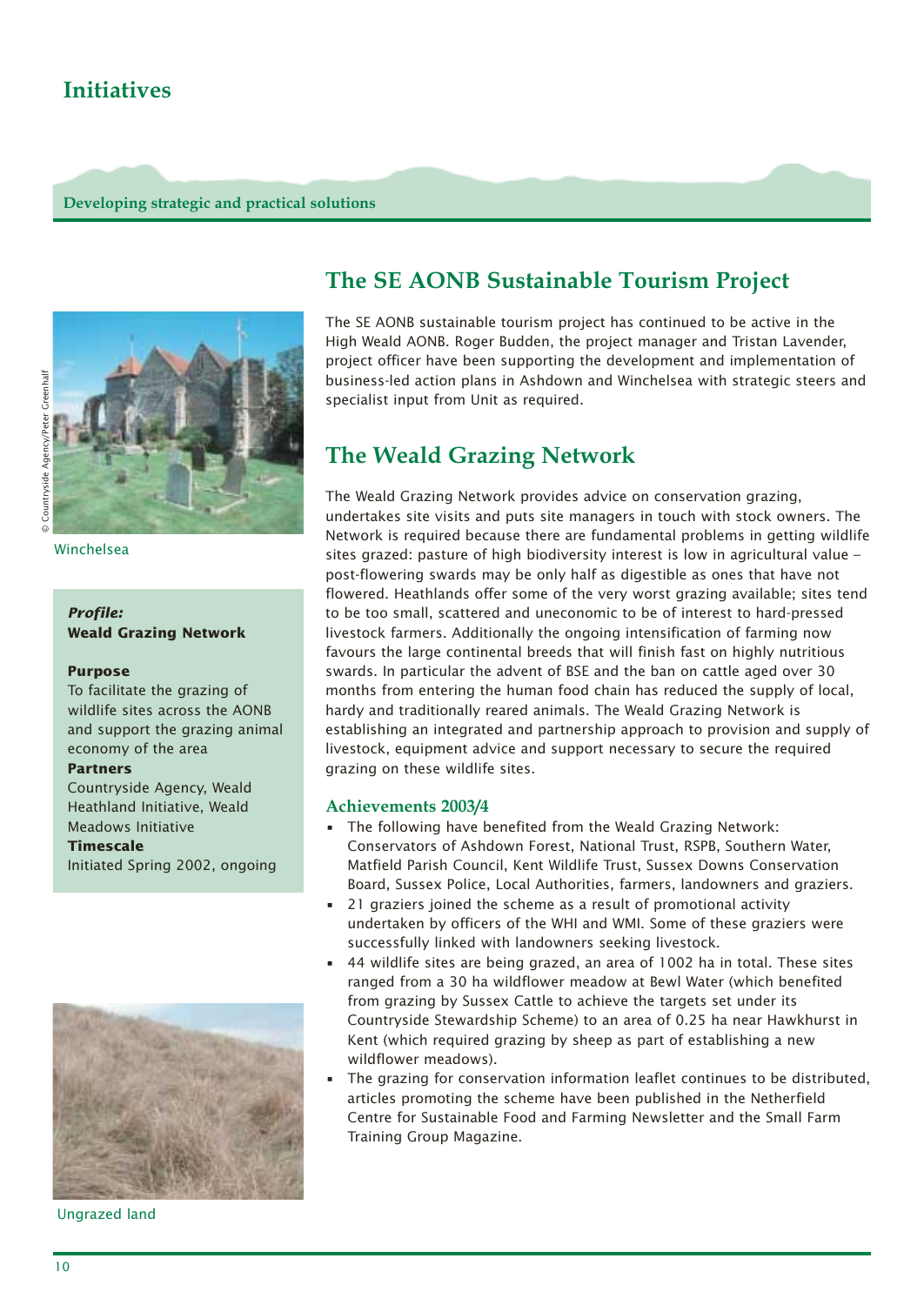- A web page has been created to explain grazing and grazing issues, **www.highweald.org**
- An exciting new partnership was forged with the Sussex Downs AONB. During winter 2003 there was an exchange of animals between the Downs (where there is a need for winter grazing to remove the thatch from Tor grass swards) and Ashdown Forest, where it is necessary to remove the animals from the heathland in the winter. A summer exchange in 2004, which will help to remove animals from the Downs, (thus letting the swards flower and set seed) and allowing the much needed restoration grazing of some parts of the Ashdown Forest, is also planned.

### **Weald Meadows Initiative (WMI)**

#### *Action for valued grasslands, for now and for the future*

As they are man made habitats, wildflower grasslands require ongoing traditional management (hay cutting and grazing) to maintain their rare flora and fauna. The WMI has been involved with partners Agrifactors since 1996 in a special meadow seed-harvesting project. The product, Weald Native Origin Wildflower and Grass Seed (WNOS) is local provenance seed harvested from the natural meadows resource and not only gives grassland owners an income (to aid traditional management) but also provides appropriately sourced seed for resowing projects in the Weald. This protects the genetic integrity of seeds and means the seeds being planted are genetically adapted to this local area. Sites are kindly provided by landowners with the Weald Meadows Officer and Agrifactors carrying out the seed harvesting.

Raising awareness of the value of species rich grassland, both with farmers and land managers and the general public, is fundamental to the continuing survival of meadows and pastures and during 2003 the WMI significantly extended its education programme.

#### **Achievements 2003/4**

This nationally acclaimed project was successful in achieving all of the targets set for year 1 of its 3-year funding package.

#### **Conserving and enhancing the wildflower grasslands resource**

- 50 site updates and 50 site visits carried out providing management advice and survey.
- 26 harvesting operations on 16 sites resulting in 600kg of seed. An income to meadow owner of £6000.
- 746 records of existing restored and newly created site records maintained on the grasslands sites database held at the High Weald AONB Unit.



Transhumance in the 21st century at Devil's Dyke

#### *Profile:* **Weald Meadows Initiative**

#### **Purpose**

To ensure the long tern survival of the irreplaceable species rich grassland of the Weald and secure their productive and economic use

#### **Funding Partners**

It is supported by English Nature, the Countryside Agency, DEFRA – Rural Enterprise Scheme, Heritage Lottery Fund, EU Community Leader+ (EAGGF) fund and the Sigrid Rausing & Dennis Curry Charitable Trusts **Additional partners**

The Weald Meadows Initiative is a unique public private partnership between the High Weald Area of Outstanding Natural Beauty (AONB) Unit, Farming and Wildlife Advisory Group (FWAG) and Agrifactors (Southern) Ltd.

#### **Timescale**

Initiated 1994, ongoing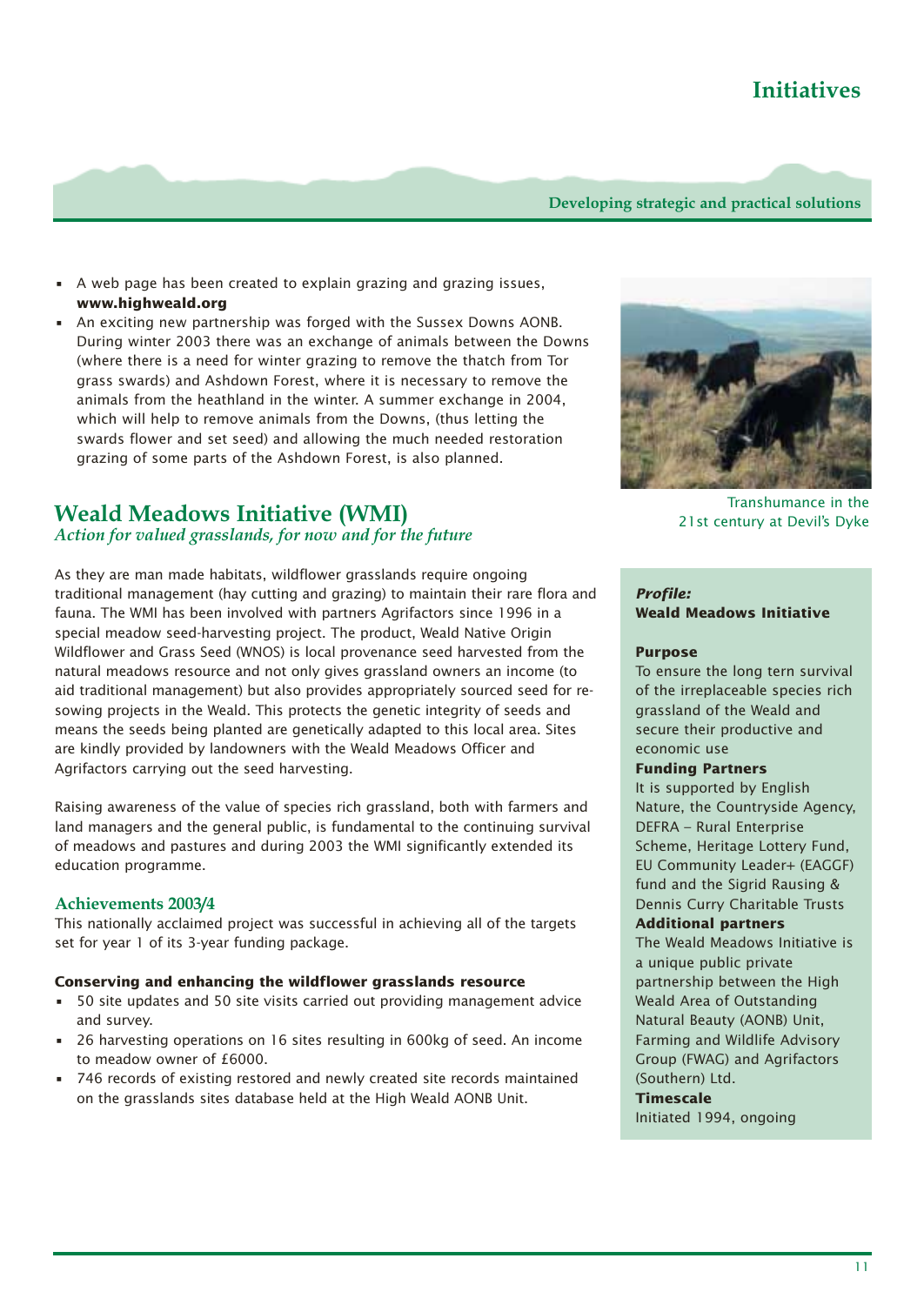### **Initiatives**

#### **Developing strategic and practical solutions**



New WMI brush harvester



Harvesting wildflower seeds



Making wildflower seed boxes at Heathfield Show



Schools' Event at Ashdown

#### **Restoration and re-creation projects for landowners**

- 45 people contacted the WMI for wildflower creation advice and 28 people for enhancement.
- New dedicated machinery purchased with support from a Defra Rural Enterprise Scheme grant improving seed quality and harvesting efficiency: 1 new brush seed harvester, 1 hand seed harvester, 2 new seed racks and 24 seed trays.
- 344kg of WNOS (dry, cleaned and packaged) was replanted on 50 suitable sites totalling 97ha of creation and enhancement.

#### **Research for wildflower grasslands**

- Trial work undertaken comparing whole crop meadow cuttings and seed sown on a creation site (arable reversion) and enhancement (within an existing pasture) in partnership with the Beech Estate and Centre for Agricultural and Environmental Research (CAER).
- New funding has been identified and a contract has been awarded to Great Dixter for working with the WMI establishing single species wildflower & grass seed plots over the next 2 years growing. This area of the WMI work will be supported by Leader + EU EAGGF funding for the Wealden and Rother area.

#### **Furthering public understanding and enjoyment**

- 8 Public events, involving 110 people & 220 children were held.
- 7 specialist events, targeted at landowners and advisors, involved a further 78 people.
- 800 copies of the project's newsletter, the Daisy Chain, were distributed.
- 500 copies of the Wildflower Grasslands in The Weald leaflet were distributed at events and in response to information requests received by the Meadows Officer.
- 603 hits were received on the meadow pages of www.highweald.org
- National publicity was achieved through features on the project in two books released during the early part of 2004: 'Britain's Wild Harvest' by Huw Prendergast and Helen Sanderson, which looks at the variety of economic uses of wild plants and fungi and 'Meadows' by Christopher Lloyd.

## **Weald Heathland Initiative (WHI)**

*Action for open and wooded heaths, for now and for the future*

All the heathlands in the High Weald are vulnerable as they require continuous management if their biodiversity value is to be maintained. The Weald Heathland Initiative (WHI) continues to work closely with partners – local authorities, government agencies, conservation charities and private landowners in order to restore degraded heaths and promote sustainable management. Training events, research, site visits, volunteer activity and the annual Heathland Forum have all contributed to the continued success of the project. This year, the WHI secured £135,400 from the Heritage Lottery Fund via the national Tomorrow's Heathland Heritage programme. The partnership has secured contributions of £10,000 from the Countryside Agency, £4,000 from English Nature (Sussex and Surrey), £4,000 from the Forestry Commission and £1,000 form the High Weald JAC. The WHI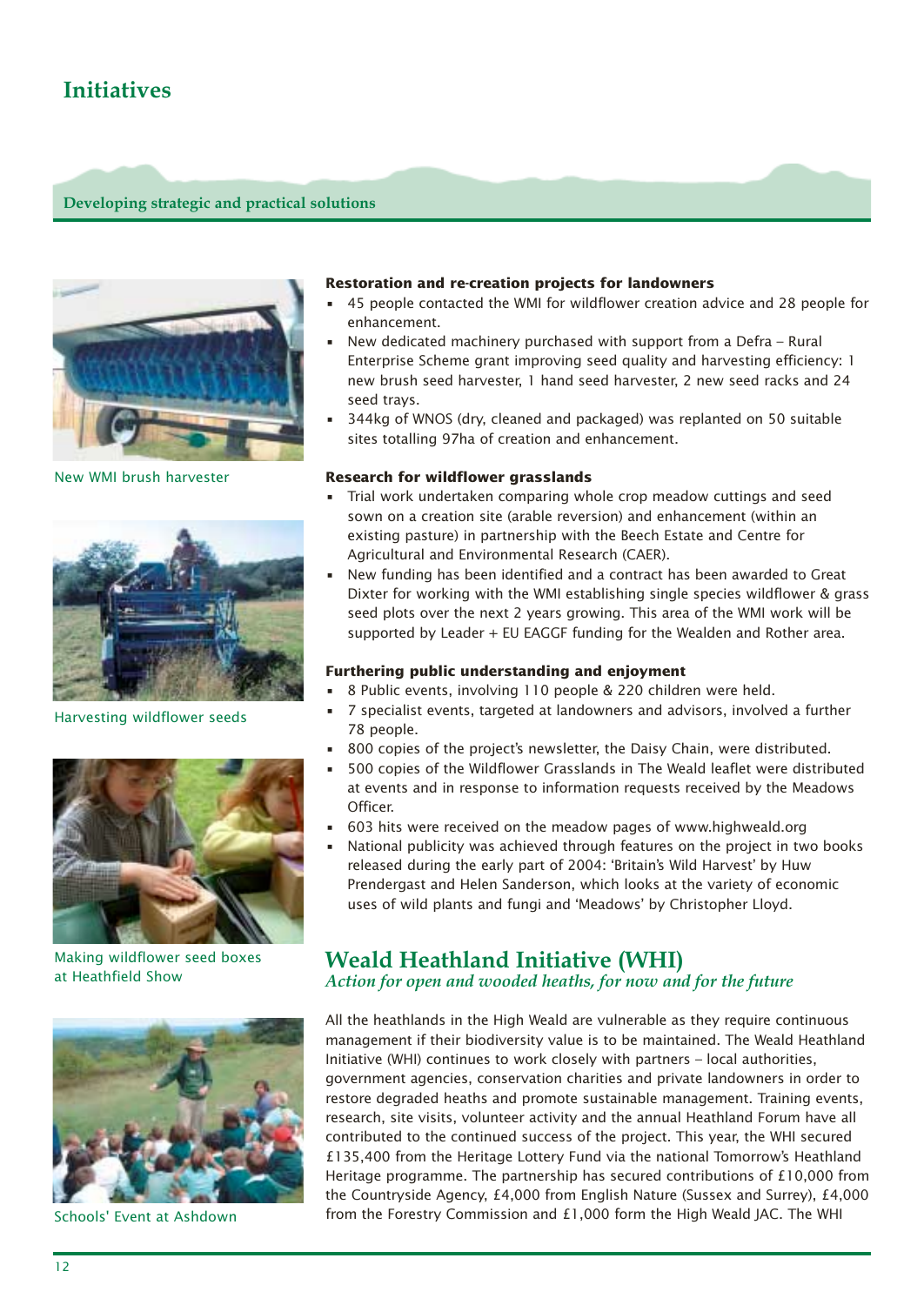secured £62,150 matched funding from DEFRA as Countryside Stewardship Grants, £2,400 from the Forestry Commission as Woodland Improvement Grants, and a total of £20,150 from Sussex Wildlife Trust, the RSPB, and private landowners. Volunteers achieved a further £80,000 worth of work on the WHI's sites (as a contribution 'in kind'). **The total spend on heathlands in the Weald amounted to £319,175 this year (including the value of the volunteers' work)**.

### **Achievements 2003/4**

#### **Conserving Weald heathlands**

- Grants made to 15 sites (totalling 1565 hectares) exceeding target to restore and manage 1500 ha of Weald heathlands
- Management plans written and Countryside Stewardship Scheme grants applied for on two additional heathland sites.
- 60 advisory visits made providing specialist management advice.
- 1150 person/ days contributed by volunteers to restore heathland.
- 3300m new fencing erected to assist management.
- 4500m new footpaths created to improve public access.
- 63 hectares of under-managed heathland cleared of scrub, rhododendron and gorse.
- 138 hectares cleared of invasive bracken.
- 607 hectares of heathland restoration assisted by managed grazing.

#### **Research and policy**

- A report has been commissioned from the Records Centre Survey Unit to define the ecology and management of the woodland/ heathland mosaic, funded by Forestry Commission, English Nature and SE AONBs Woodland Programme. This work will make a significant contribution to the management of an under recognised habitat in the High Weald.
- Ongoing contributions made to revision of the ten-year Heathland Habitat Action Plan for the whole of Sussex; national Biodiversity Action Plan monitoring and RSPB's national heathland mapping project.

#### **Furthering understanding and enjoyment**

- 44 community events were held and the WHI have been represented at several shows such as the Bird and Wildlife Festival and the Heathfield Show.
- 5 specialist training events were held, including an entomological training day and machinery demonstrations.
- The WHI took part in the Draft Management Plan schools' launch event on 11th June. Three schools from across the AONB visited Ashdown Forest to celebrate the Fields and Heaths chapter (92 children plus teachers). The children undertook a heathland scavenger hunt, 'minibeasting' and a heathland nature walk.
- The Lord Mayor of Tunbridge Wells recently opened the new 4.5-kilometre Heathland Link Trail at Tudely Woods RSPB Reserve. This trail has linked a network of paths approximately 10 kilometres in length for the public to enjoy.
- Project officers produced the annual newsletter, the 'Whinchat' and **The Heathlands in The Weald** habitat leaflet was revised and reprinted.

#### *Profile:* **Weald Heathland Initiative**

#### **Purpose**

To secure for the benefit of wildlife and the local community, a heathland matrix across the acid soils of the Weald – to include Ashdown Forest, the largest area of 'wildspace' in South East England.

#### **Funding partners**

Heritage Lottery Fund, English Nature, RSPB, West Sussex County Council, East Sussex County Council and the Countryside Agency

#### **Additional partners**

Hastings Borough Council, Forestry Commission, DEFRA and landowners

**Timescale**  2001 – 2006



OS Surveyors Draft Map (c.1800) showing Broadwater Forest (then Waterdown Forest) as mostly open land.



Tree clearing, Chailey Common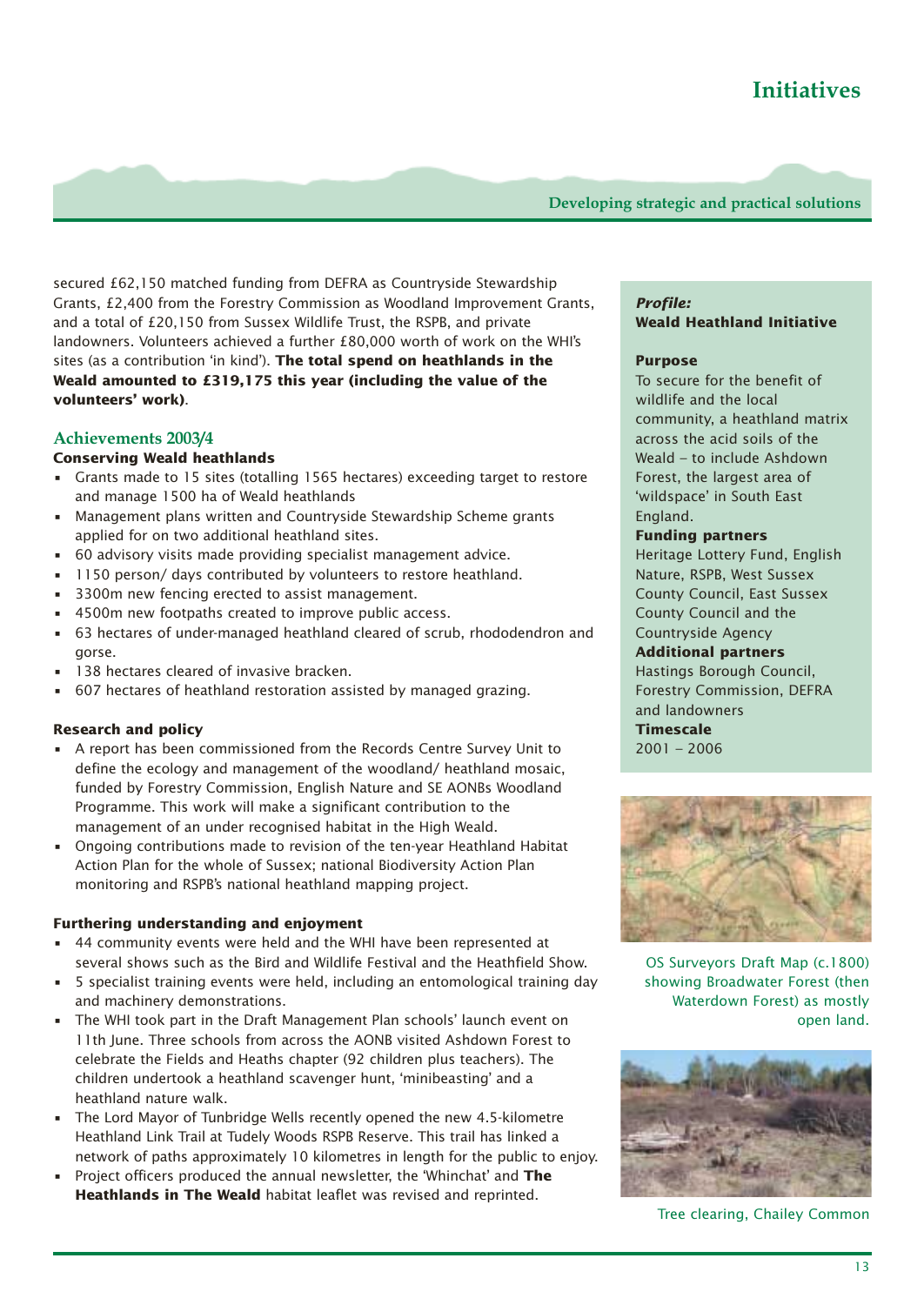#### *Profile:* **SE AONBs Sustainable Woodlands**

#### **Purpose**

To identify important woodlands and their management needs at a landscape scale and promote understanding to influence strategic policy and the targeting of resources

#### **Partners**

Forestry Commission, Countryside Agency, English Nature, Kent Downs, Surrey Hills, East Hants and High Weald AONBs

#### **Timescale**

February 2003 – 2006

### **SE AONBS sustainable woodlands programme**

AONBs in South East England contain over 17% of the total ancient woodland in England. Much of this is under managed resulting in the catastrophic decline of some key species. In February 2003 Patrick Mckernan, a woodland ecologist, on loan from English Nature, started work on a programme of data gathering, mapping and analysis to underpin and take forward AONB management plan objectives aimed at enhancing the ecological functioning of this woodland at a landscape scale.

#### **Achievements 2003/4**

First year targets completed, including:

- Mapping 'flagship' woodland species in the region, particularly woodland butterflies and birds, focusing on woodland (BAP) fritillary butterflies as indicators of habitat change: collating for the first time on GIS comprehensive species data for the region.
- Priority areas for woodland management across participating SE AONBs identified and promoted to relevant regional and national bodies.

#### Fritillary management areas

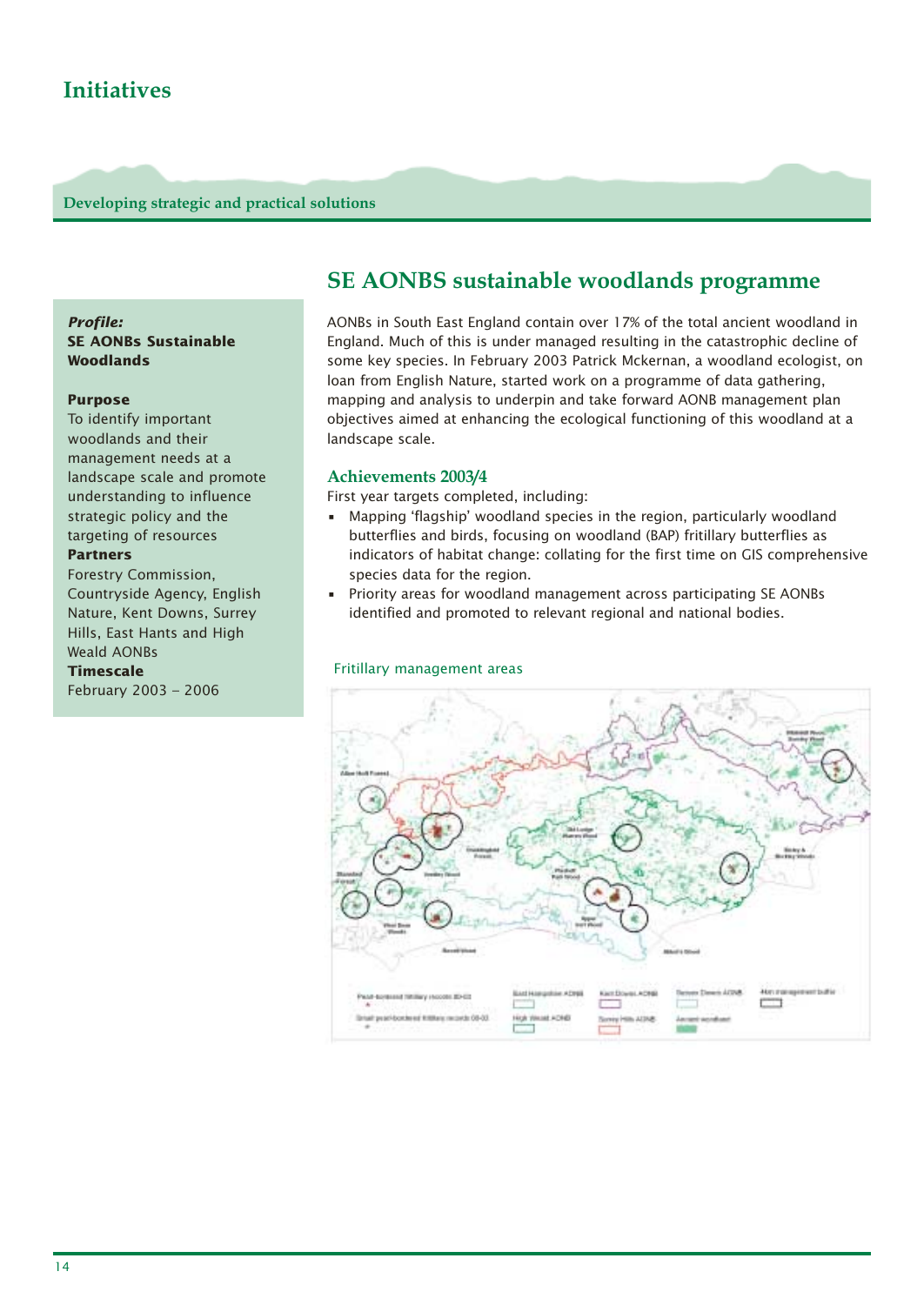**Securing financial support to deliver the High Weald AONB business strategy** 

### **Securing Funds**

As the management plan production process comes to an end, the focus for securing resources is to target grant aiding bodies potentially offering significant funds towards a raft of projects delivering Plan objectives. Following encouragement by CA and HLF, the production of an outline proposal for a Landscape Partnership scheme was developed in liaison with HLF representatives and a bid for an HLF development grant to build on this outline was submitted in March. During the 6-month process, HLF guidance on the scheme changed, making it hard to identify their priorities. At the end of March it was clear that the scheme would be incredibly competitive with bids considered on a national basis and one scheme per region approved per annum. The outcome is awaited.

At a European scale, the Unit was invited to join a partnership of 5 countries – Belgium, Netherlands, France, Germany and the UK – to develop and submit an INTERREG III bid. The Unit's track record in research demonstrated by The Making of The High Weald and Management Planning process – and its projects such as WMI with socio-economic objectives – led to the approach from the lead partner. Nord Brabaant province. Two meetings, one in Brussels and one in the UK led to a £750,000 bid being developed with a theme of re-engaging people with the countryside to achieve economic objectives. The outcome is awaited.

### **AONB Unit staff resource**

The AONB Officer job share post remained vacant over the year. In order to ameliorate this situation, reorganisation of the Unit took place with two new senior posts created: High Weald Business Manager and Director of Policy and Research – replacing the AONB Assistant and Rural Character Advisor. Gerry Sherwin and Dr Roland Harris, both experienced existing staff, were appointed to these posts. New staff were recruited to the posts of Administrator (Job Share) John Hill; Habitat Survey and Mapping Officer – Sally Westaway; Events Officer (part time) – Liz Pritchard; Heathland Conference Admin Assistant (part time) Wendy Makin. High Weald AONB Unit staff

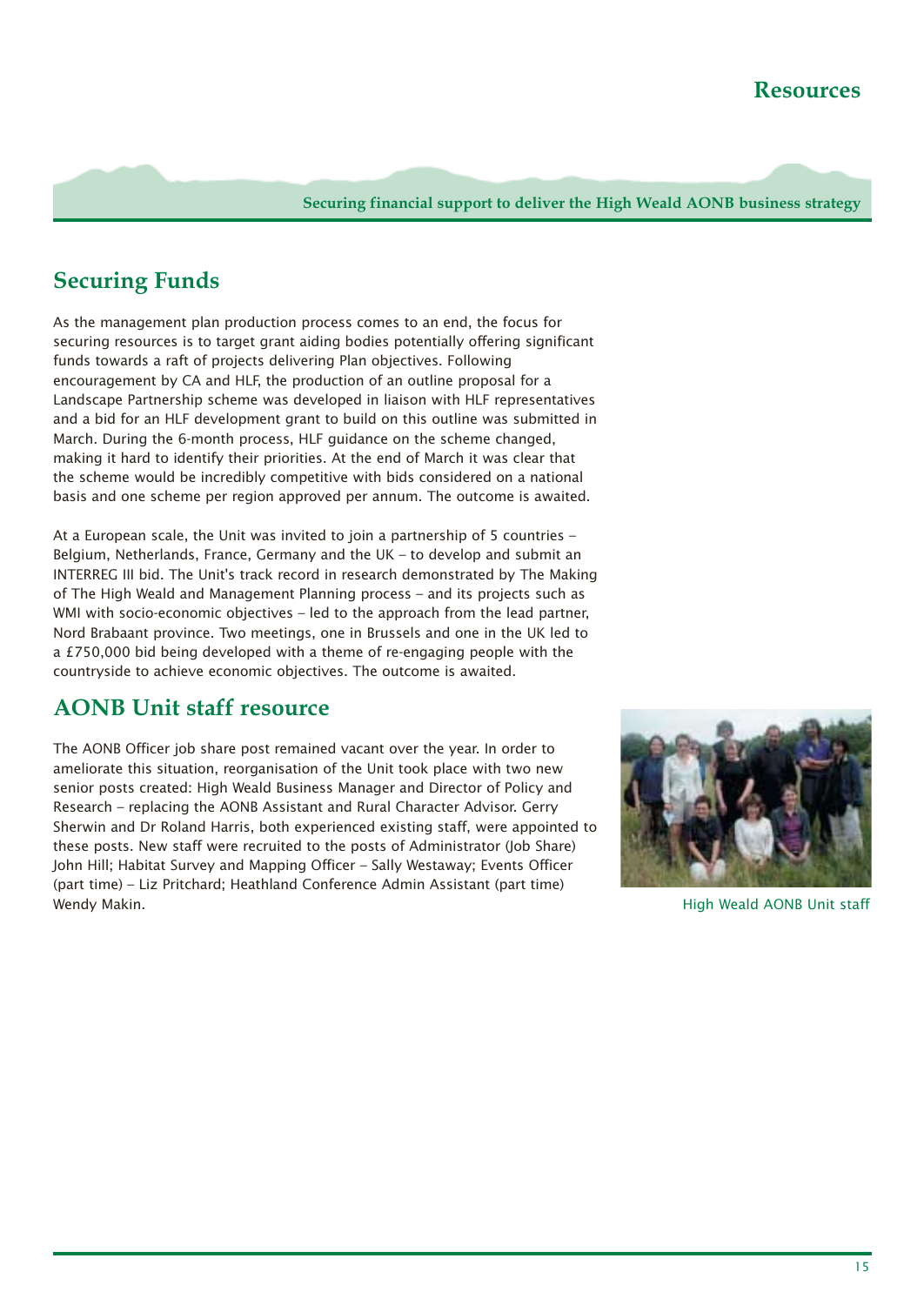### **Financial summary**

#### **1st April 2003 to 31st March 2004**





Office costs included rent, rates, electricity, water, office equipment, stationery, photocopying, postage and telephones.

Minor works included conference expenditure, consultant costs, printing and distribution costs and other promotional expenses.

Office accommodation and support services of £42,127 were provided in kind by ESCC.

The local authority contributions reflect the balance of their land area within the AONB.

The budget for the High Weald Joint Advisory Committee was as follows:

### **Core activity**

| <b>Expenditure</b>        |         |
|---------------------------|---------|
| Employee costs            | 159,000 |
| Office costs              | 46500   |
| ESCC employment overheads | 23000   |
| Joint Advisory Committee  | 10100   |
| Minor works               | 26100   |
| Management Plan           | 102100  |
| <b>Total</b>              | 366800  |

| Income                |        |
|-----------------------|--------|
| Countryside Agency    | 261900 |
| East Sussex CC        | 23400  |
| Kent CC               | 14300  |
| <b>West Sussex CC</b> | 10100  |
| Surrey CC             | 2900   |
| Wealden DC            | 7500   |
| Rother DC             | 7500   |
| Mid Sussex DC         | 6500   |
| Tunbridge Wells BC    | 6900   |
| Horsham DC            | 4900   |
| Sevenoaks DC          | 3800   |
| Ashford BC            | 1300   |
| Hastings BC           | 1700   |
| Tandridge BC          | 2200   |
| Crawley BC            | 100    |
| Tonbridge and Malling | 300    |
| Other                 | 10800  |
| <b>Total</b>          | 366100 |
| Deficit               | 700    |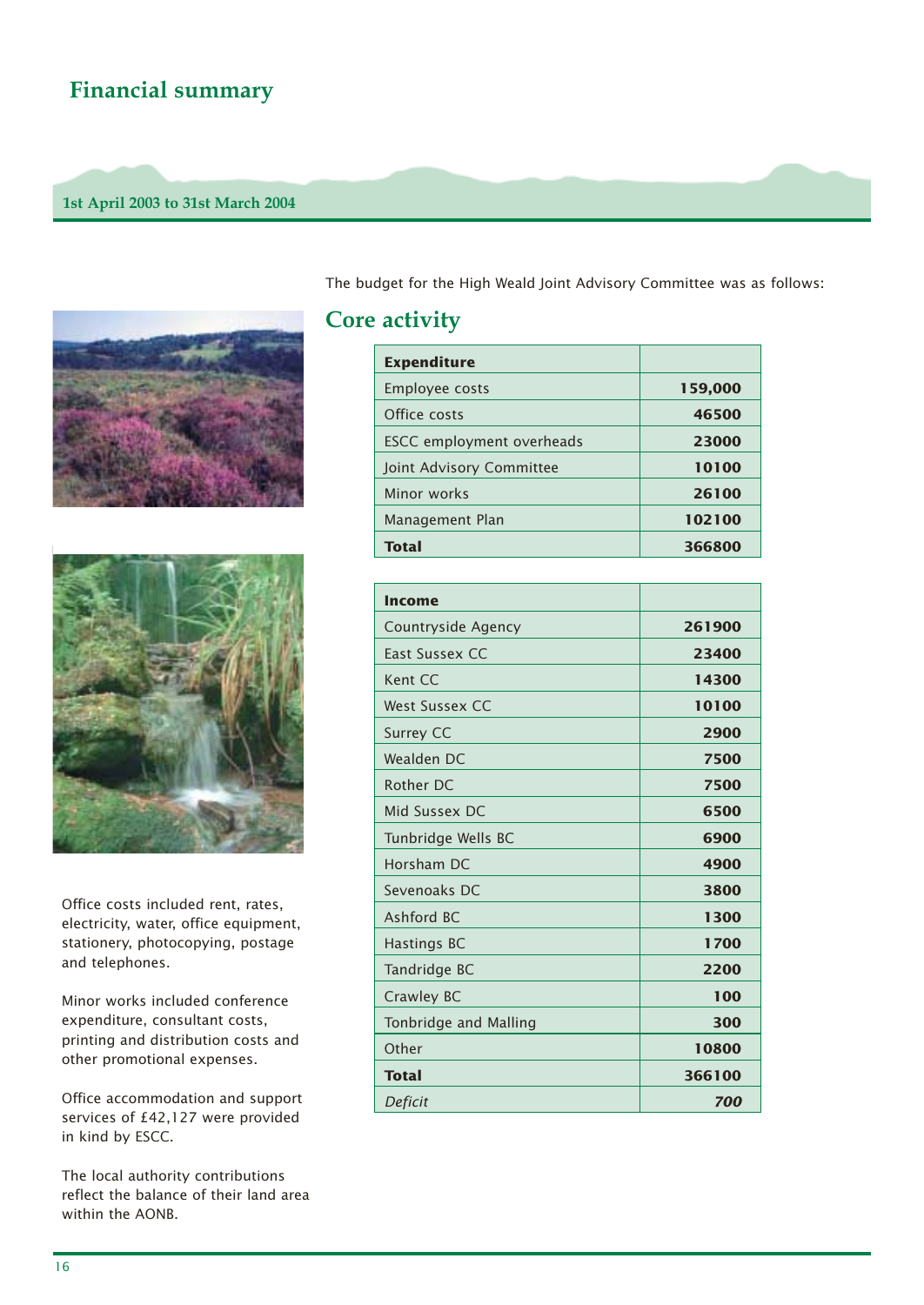### **Financial summary**

**1st April 2003 to 31st March 2004**

### **Project activity**

#### **AONB Management Plan**

A total of £102,100 was spent on the management plan, with 75% of the funding coming from the Countryside Agency and the remainder from local authorities.

#### **The following projects were developed and managed by the High Weald AONB.**

#### **Weald Meadows Initiative**

A total of £44,124 was spent on the Weald Meadows Initiative between April and March 2003 with support from the Countryside Agency, English Nature and Wealden District Council.

- Department for Environment Food and Rural Affairs- Rural Enterprise Scheme
- Heritage Lottery Fund- Your Heritage
- Dennis Curry Charitable Trust
- The Rausing Charitable Trust
- The Countryside Agency
- English Nature Sussex and Surrey

#### **Weald Heathland Initiative**

A total of £319,175 was spent under the Weald Heathland Initiative (February 2003 to February 2004). The following bodies contributed funding towards heathland activity in the High Weald AONB during 2003-2004 with £135,400 provided as a grant from the Heritage Lottery Fund.

- Heritage Lottery Fund
- English Nature
- Countryside Agency
- East Sussex County Council
- West Sussex County Council
- Kent High Weald Project
- Ashdown Forest Conservators
- DEFRA
- RSPB
- Hastings Borough Council
- Heathland landowners and site managers



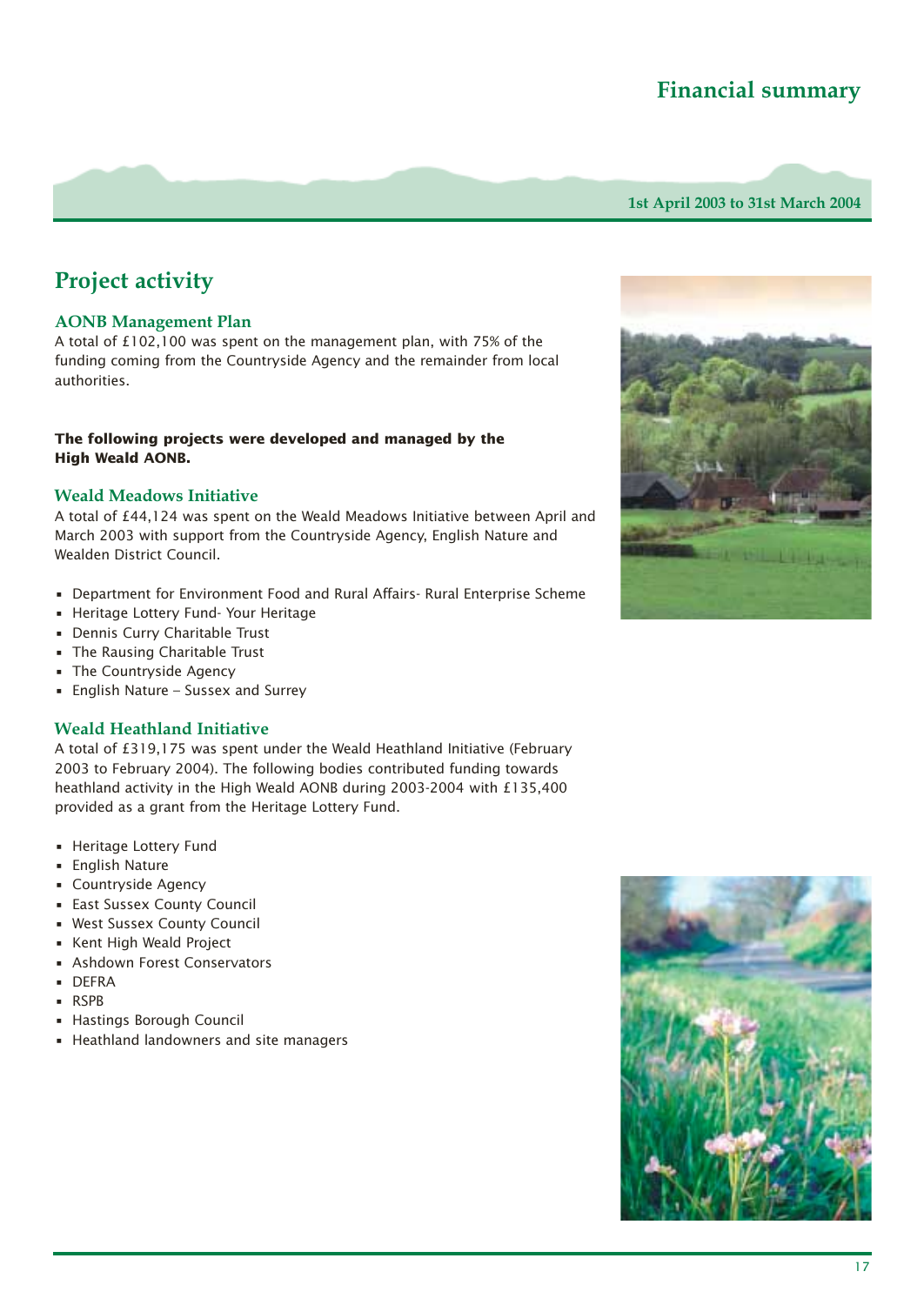### **High Weald AONB Joint Advisory Committee**

**Working together to care for a nationally valued landscape**

#### **Membership of the Joint Advisory Committee and Steering Group Officers**

As at 31st March 2004

### **Chair** – **Councillor Mrs P Stockell Vice-chair** – **Councillor Mrs S Tidy OSG Chair** – **Ms Lisa Creaye-Griffin**

**East Sussex County Council Councillor R. Tidy & Mr Simon Hickmott West Sussex County Council Councillor Dr A. Chapman Ms Lisa Creaye-Griffin Kent County Council Councillor Councillor Mrs P Stockell Ms Val Hyland (until late 2003) & Dr John Williams Surrey County Council Councillor Mrs E Sampson Ms Katherine Harrison Wealden District Council Councillor Mrs S Tidy Mr David Phillips Rother District Council Councillor B. Kentfield Mr Frank Rallings Hastings Borough Council Councillor B Hart Mr Paul Lewis & Mr Murray Davidson Mid Sussex District Council Councillor A MacNaughton (until summer 2003) & Councillor C Hersey Mr Ian Burton; Ms Alma Howell Horsham District Council Councillor Mrs E Kitchen Ms Louise Gibbons Crawley Borough Council No member representative & Mr Aidan Booth Tunbridge Wells Borough Council Councillor R Bullock Ms Gill Harris Sevenoaks District Council Councillor M. Whitehouse (until early 2004) & Councillor Ms G Davison Mrs Maggie Williams Ashford Borough Council Councillor M Gray (until late 2003) & Councillor R Taylor Ms Rebecca Stott Tonbridge & Malling District Council No member representative Mr Phil Linskey Tandridge District Council Councillor M Sydney Mr Paul Newdick**

#### **JAC Co-optees**

Farmers Union

**Nature Conservation** Mr K. Hewitt, English Nature **Recreation/Leisure** Mr A Betts, Forestry Commission **Community/Economy**  Mr J. Leggett, Sussex Rural Community Council **Landowners** Mr Rupert Ashby, Country Land and Business Association **Farming** Mr R Froggatt, National

**Contact** 

Clerk to the High Weald AONB Joint Advisory Committee County Hall Chichester West Sussex PO19 1RQ Tel:01243 777642 Fax: 01243 777848 Email: penny.murray@westsussex.gov.uk Website: www.highweald.org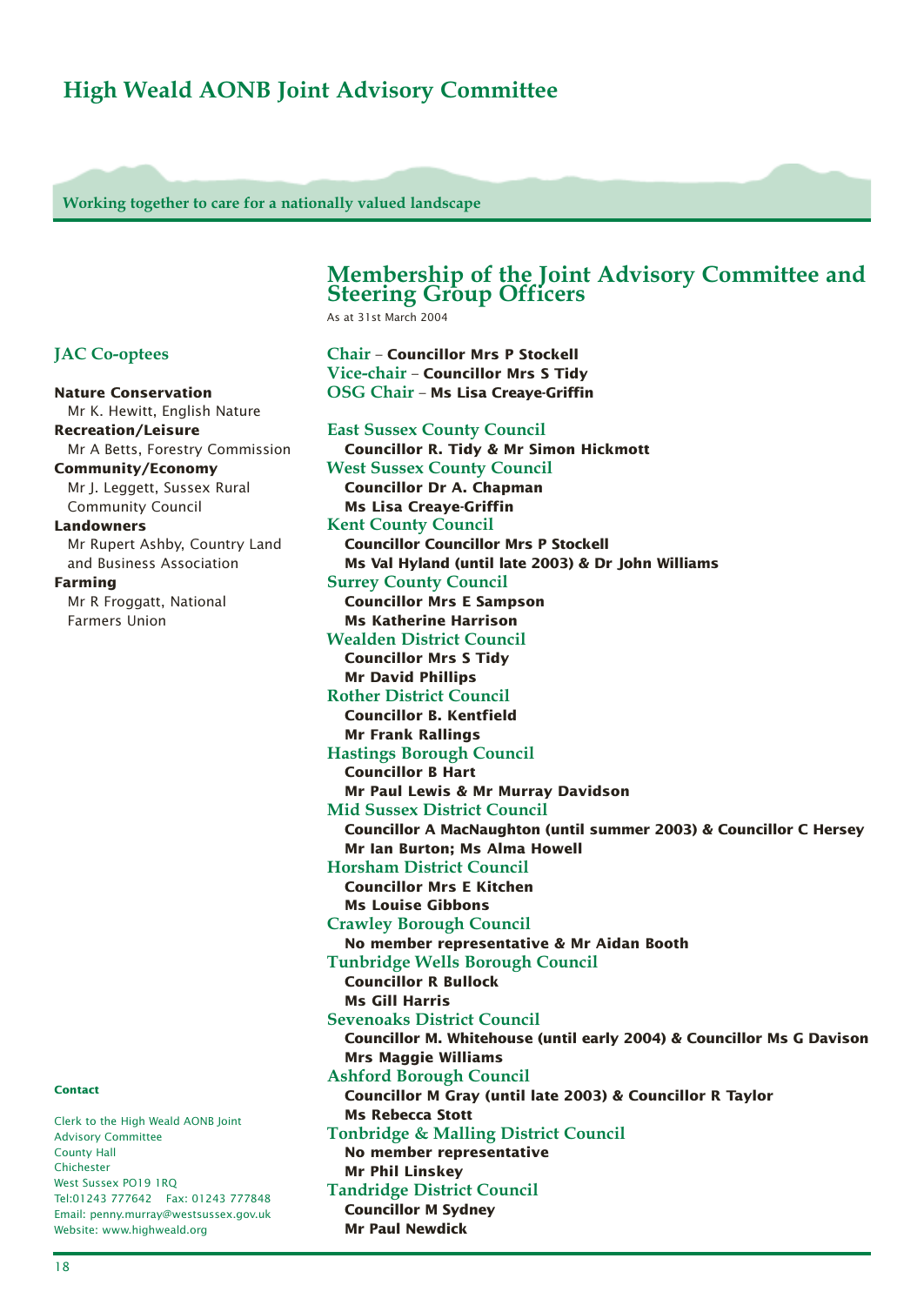### **High Weald AONB Joint Advisory Committee**

**Working together to care for a nationally valued landscape**

### **Terms of reference**

- The JAC, advised by an Officers Steering Group, directs the AONB Unit's work. The JAC chair and vice-chair are elected for two years.
- It is composed of an officer from the Countryside Agency, councillors from 13 local authorities who fund AONB work, and five representatives co-opted from Forum member organisations to represent community, recreation, nature conservation, farming and forestry interests.
- Each local authority may choose to be represented by an officer or anyone else whom it feels appropriate, rather than a councillor, and is entitled to send a deputy. Non-funding authorities may be invited to attend as observers with no entitlement to vote.
- Each member has one vote, although co-opted members cannot vote on the annual budget. The chair has a casting vote. A meeting shall be considered quorate if there are at least seven members present, no fewer than five of which are from local authorities.
- It was established by the Forum in 1996. It has no executive role, is not bound by formal local government rules on membership, political balance, and access to the public etc. Constituent organisations may draw up any set of rules, but there is no clear mechanism for changing or interpreting rules.
- The JAC's main purpose is to advise and quide constituent authorities and other agencies about the achievement of AONB objectives. These were agreed by the Forum in 1996, namely to:
	- i) Conserve its natural beauty
	- ii) Promote its unique identity, recognising and respecting the individual landscape character and habitats of local areas in the implementation of planning and management policies
	- iii) Ensure that development is appropriate and soundly based on the principles of sustainability.
- Encourage, where appropriate, quiet enjoyment of it.